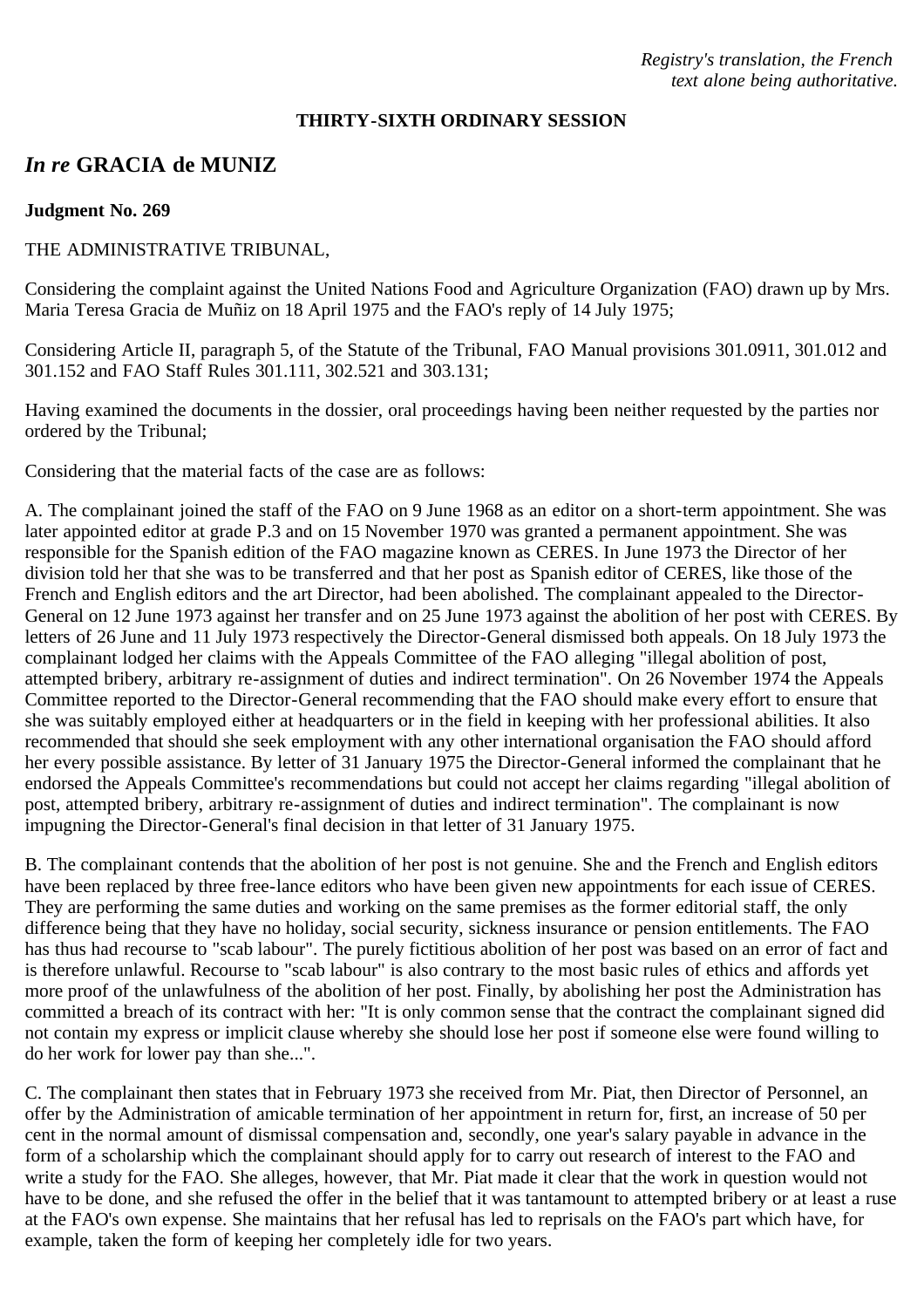D. The complainant considers that in fact she has suffered indirect termination of employment. "I have now been kept completely idle against my will for two years. That alone constitutes unilateral breach of my appointment by the Administration. Employment consists of two inseparable components: work and remuneration. If one is missing the contract of employment between the two parties is meaningless. Work cannot be demanded if it is not remunerated; nor may remuneration be paid unless work is done - otherwise it would merely be unearned income. That is just common sense. My contract is valid only on paper: in practice it has been infringed."

E. The complainant asks the Tribunal to quash the decision to abolish her post on the grounds that it was tainted with an error of law and based on an error of fact and led to her downgrading, and to order her reinstatement in her post as Spanish editor of CERES.

F. In its reply the FAO states that the abolition of the complainant's post and of those of the French and English editors forms part of the economy measures taken in accordance with express instructions adopted by the FAO Conference at its Sixteenth Session in 1971. In accordance with those instructions the FAO authorities abolished those posts, engaged free-lance editors and so cut expenditure on CERES for the 1972-1973 financial period from \$677,000 to \$622,000. The abolition of the complainant's post was approved by the competent bodies, the decision was taken for objective reasons, and in any case the complainant did not lose her employment since she was transferred to another post at the same grade.

G. The FAO states that the complainant is mistaken in regarding as attempted bribery the offer of amicable termination of her appointment. The offer was made in accordance with Staff Regulations 301.0911 and 301.152 and Staff Rule 302.521, which read as follows:

"301.0911 The Director-General may also in exceptional circumstances terminate the appointment of a staff member who holds a confirmed permanent or indefinite appointment, if such action would be in the interests of the good administration of the Organization and in accordance with the standards of the FAO Constitution, provided that the action is not contested by the staff member concerned."

"301.152 The Director-General may, where the circumstances warrant and he considers it justified, pay to a staff member terminated under Staff Regulation 301.0911 a termination indemnity payment not more than 50 per cent higher than that which would otherwise be payable under the existing Staff Regulations."

"302.521 Special leave, with full or partial pay or without pay, may be granted for advanced study or research in the interest of the Organization, in cases of extended illness or for other important reasons for such periods as the Director-General may determine for staff members with confirmed appointments."

H. The FAO then states that the complainant's transfer was not arbitrary and is in keeping with her qualifications and experience. It is in no way a disciplinary measure and the Organization has merely applied Staff Regulation 301.012: "Staff members are subject to the authority of the Director-General, and to assignments by him to any of the activities or offices of the Organization. They are responsible to him in the exercise of their functions."

I. The FAO concludes that the abolition of the post of P.3 editor of CERES was lawful, carried out in good faith, tainted with no flaw and not based on any error of fact; that the complainant's allegations of attempted bribery and indirect termination of employment are unfounded; and that her transfer is quite lawful and infringes neither the terms of her appointment nor any provision of the Staff Regulations or the Staff Rules. It therefore asks the Tribunal to dismiss the complaint.

## CONSIDERATIONS:

As to the production of documents:

1. The complainant asks the Tribunal to admit as written evidence the text of a motion voted by the Plenary Staff Assembly and a letter addressed to the Director-General by the Staff Committee. There is no objection to the inclusion of these documents in the dossier, as the FAO itself admits.

As to the abolition of the complainant's post and her reinstatement:

2. The complainant's principal claims are, first, the quashing of the decision to abolish the post which she held as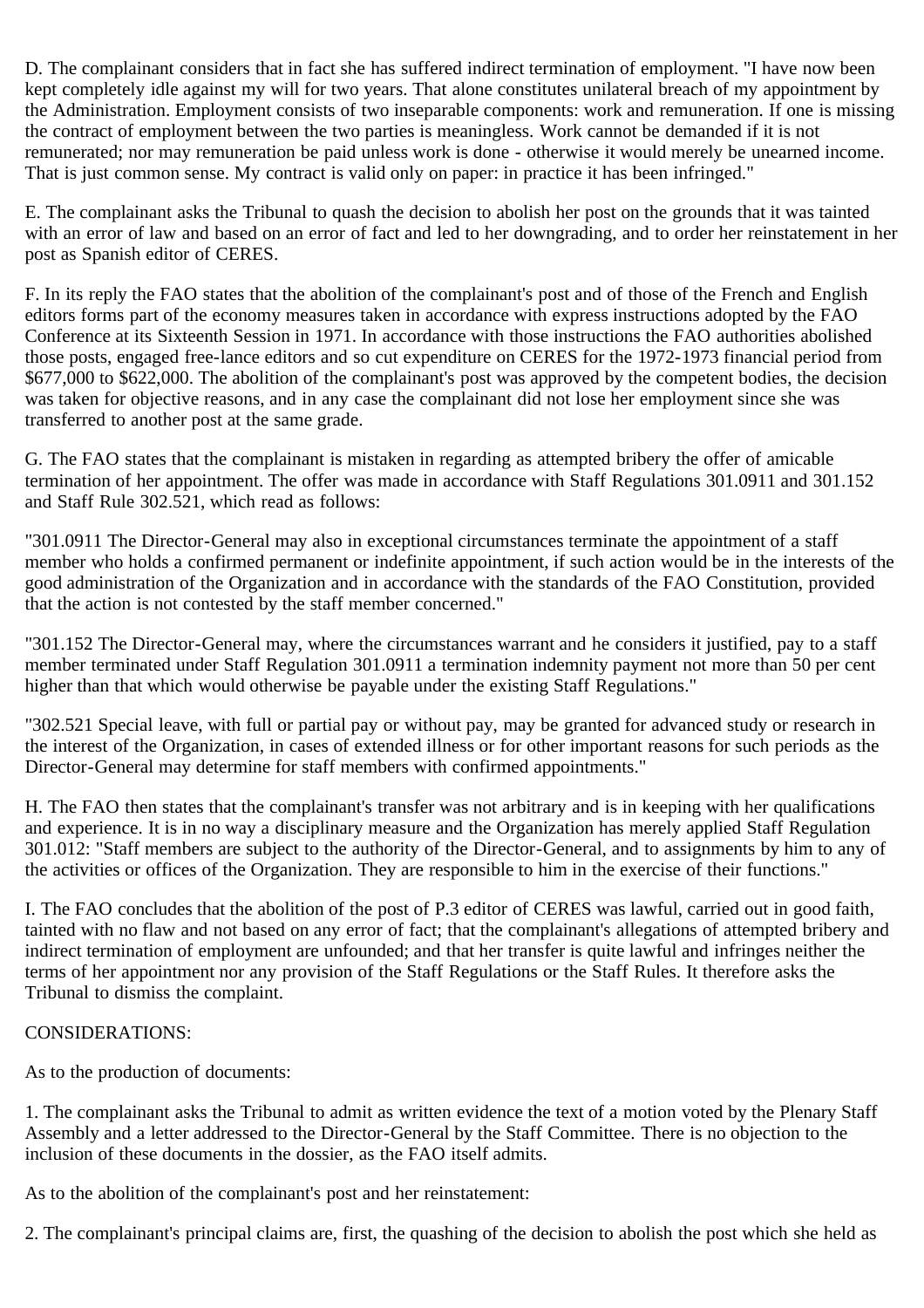Spanish editor of the magazine known as CERES and, secondly, her reinstatement in that post. In determining the validity of those claims the Tribunal must consider whether and in what circumstances the abolition of a post is compatible with the rules of the international civil service.

Far from being determined once and for all, the purposes and structure of an organisation must move with the times and no institution is immune to change. According to circumstances such change in an organisation may entail the abolition of posts. Even if there is no express provision in the Staff Regulations or Staff Rules for such a measure, it is implicit in the principle that no organisation is bound to adhere to the purposes and policies which it adopted at any particular time. The complainant is mistaken in contending that abolition of a post is warranted only if the FAO ceases to perform some form of function. The theory is that for a post to exist two conditions must be met: an impersonal one, namely the definition of the functions to be performed, and a personal one, namely the assignment of those functions to a staff member in a particular category. Hence an organisation may properly decide to abolish a post in one or the other of two contingencies - either when it ceases to perform certain functions or when relieves the responsible staff member of those functions and assigns them to one or more other staff members.

Although the Director-General enjoys discretionary authority in taking measures which entail abolishing a post, his decision is not wholly free from review by the Tribunal. It may be quashed if it violates a rule of form or procedure, or is based on an error of fact or of law, or if essential facts have not been taken into consideration, or if it is tainted with abuse of authority, or if a clearly mistaken conclusion has been drawn from the facts. In particular the Tribunal will find that there has been abuse of authority where the abolition of a post is motivated, not by relevant and objective considerations, but by a desire to remove a staff member for whose dismissal there are no lawful grounds.

Moreover, there is a general principle whereby an organisation may not terminate the appointment of a staff member whose post has been abolished, at least if he holds an appointment of indeterminate duration, without first taking suitable steps to find him alternative employment.

3. The complainant was replaced in her former post by a staff member who does not hold a permanent appointment, does not enjoy the same benefits and in particular is paid at a lower rate. In other words her functions are still being performed, but by someone else. As appears from the foregoing, however, that is not enough to establish the irregularity of the abolition of her post. On the contrary, the question at stake is whether on account of the reasons underlying it the abolition of her post is tainted with any flaw which entitles the Tribunal to interfere. The Tribunal finds that it is not so tainted.

First, the impugned decision meets the wishes expressed on several occasions by the higher authorities of the FAO. In November 1973, at its Sixteenth Session, the Conference of the FAO recommended reducing editorial expenditure on CERES without detriment to the aims of the magazine. At its Fifty-ninth Session the Board of the FAO noted that the Director-General's proposals for reducing expenditure on CERES were expected to lead to savings of \$55,000 in 1972-1973. The Board expressed the hope that further savings would be made, for example by engaging free-lance staff under contract. And at its Twenty-third Session (26 March-6 April 1973) the Programme Committee called for reductions in proposed expenditure which the Joint Programme and Finance Committees had approved on 4 April 1973. Thus in abolishing the complainant's post and assigning her functions to someone engaged under contract the Director-General was giving effect to FAO policy. It is not for the Tribunal to review such policy, whether it relates to the scope of the FAO's activities or to its methods of work. The complainant cannot therefore validly maintain that it is improper to replace the incumbent of an established post with someone engaged under contract.

Secondly, the abolition of post was not directed personally at the complainant. On the contrary, two other CERES editors and the art Director lost their posts at about the same time. There is therefore no question of abuse of authority.

As to the alleged attempt to bribe the complainant:

4. Being bound by the scope of the complainant's claims for relief the Tribunal is not required to consider the complainant's allegation of an attempt at bribery. If that allegation were proved the attempt at bribery would be subsequent to the abolition of post and merely a consequence thereof. Hence it cannot properly be relied upon to justify the quashing of the impugned decision and the complainant's reinstatement, the only claims for relief which